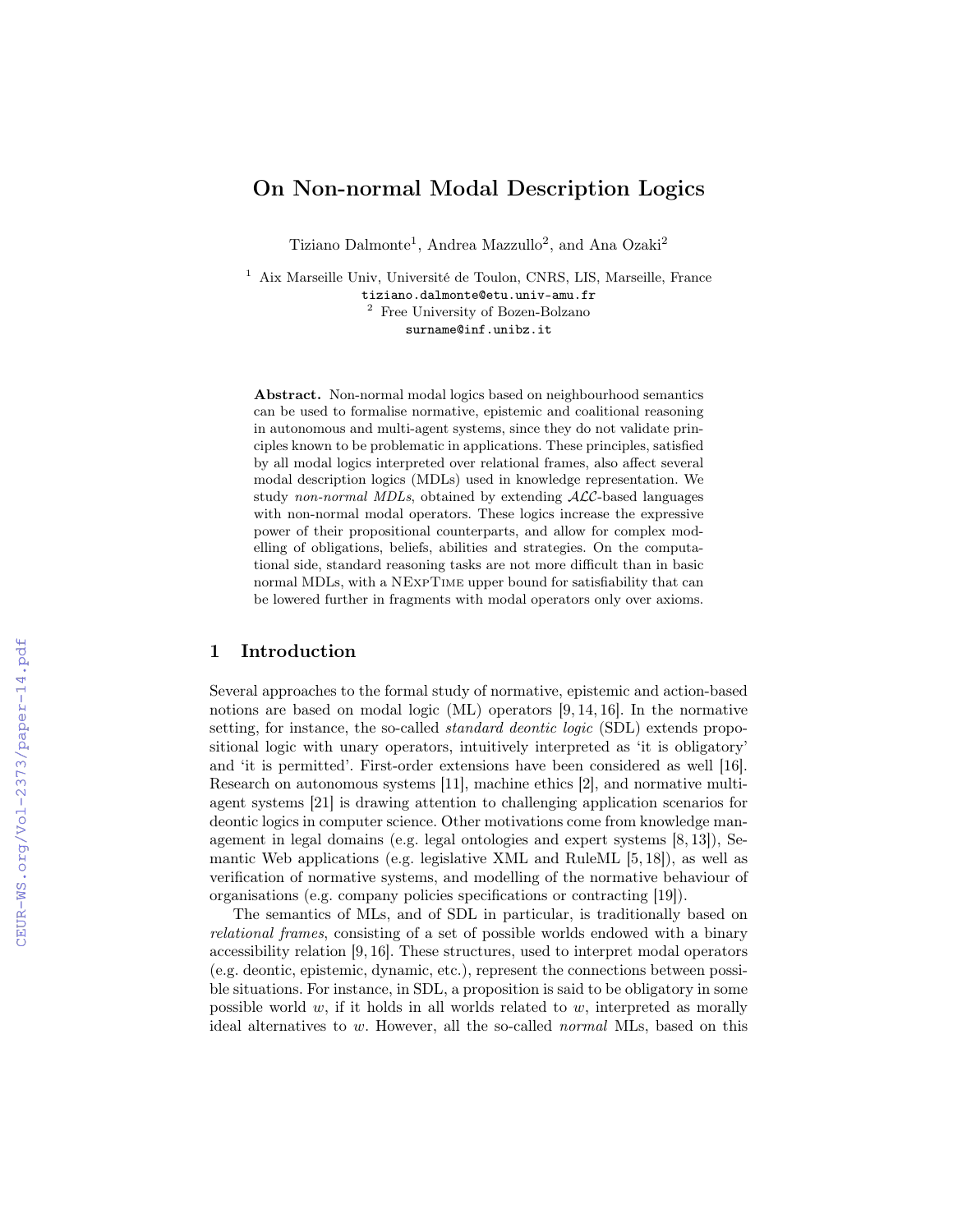semantics, face the problem of validating principles that, in several applications, can be hardly associated with an acceptable meaning. In SDL, these principles lead to several counter-intuitive conclusions, often presented in the form of deontic paradoxes. For instance, if it is obligatory to perform an action, and if this action always implies a negative consequence, then we are forced to conclude that also the latter is obligatory. Problematic arguments like this one represent a strong limitation to the applicability of SDL to normative reasoning [16].

To overcome these problems, a different semantics, based on neighbourhood (or minimal) models, has been proposed [9]. Instead of using a set of worlds endowed with an accessibility relation, this approach associates to each situation  $w$ a family of sets of worlds. These sets intuitively represent the propositions that are obligatory (or believed, brought about, etc.) in  $w$ . MLs based on this semantics can satisfy weaker principles, without validating those axioms and rules that are common to all normal MLs. For this reason, they are called *non-normal MLs*. At the propositional level, non-normal MLs based on neighbourhood semantics have received considerable attention [20, 10], with results reducing validity in propositional non-normal MLs to validity in normal ones [17, 15]. To increase the expressive power of these formalisms, first-order non-normal MLs based on neighbourhood semantics have been considered as well [27, 3, 7].

Not much has been done yet in applications of non-normal MLs to knowledge representation, in particular, to normative automated reasoning. Most of the modal description logics (MDLs) considered in the literature are based on the standard relational semantics [14]. Modal extensions of ALC with neighbourhood semantics have been introduced as a basis of coalition logic [22, 24] and agent communication [12] languages for reasoning over structured domains. However, in normative settings, these MDLs still share several problems of propositional normal MLs. Failing to address this issue can lead to serious drawbacks to normative reasoning in knowledge-based systems. In this paper we study nonnormal MDLs, interpreted over neighbourhood models, satisfying only minimal requirements on the modal operators. With these formalisms, counter-intuitive inferences in normative scenarios can be blocked, while still retaining the expressive power needed in knowledge representation.

In Section 2 we present MDLs, both recalling the standard relational semantics, and introducing the neighbourhood models used for non-normal MDLs. In Section 3 we model with MDLs a scenario involving normative notions, discussing deontic paradoxes due to relational semantics, and how they can be blocked using neighbourhood models. Then, in Section 4, we study the complexity of the formula satisfiability problem for non-normal MDLs. We prove NExpTime-upper bounds for the complexity of the satisfiability problem, showing that reasoning is not harder than in basic (normal) modal DLs with the relational semantics [14]. Directions for future work are discussed in Section 5.

# 2 Preliminaries

We start by introducing the required notation for normal and non-normal MDLs.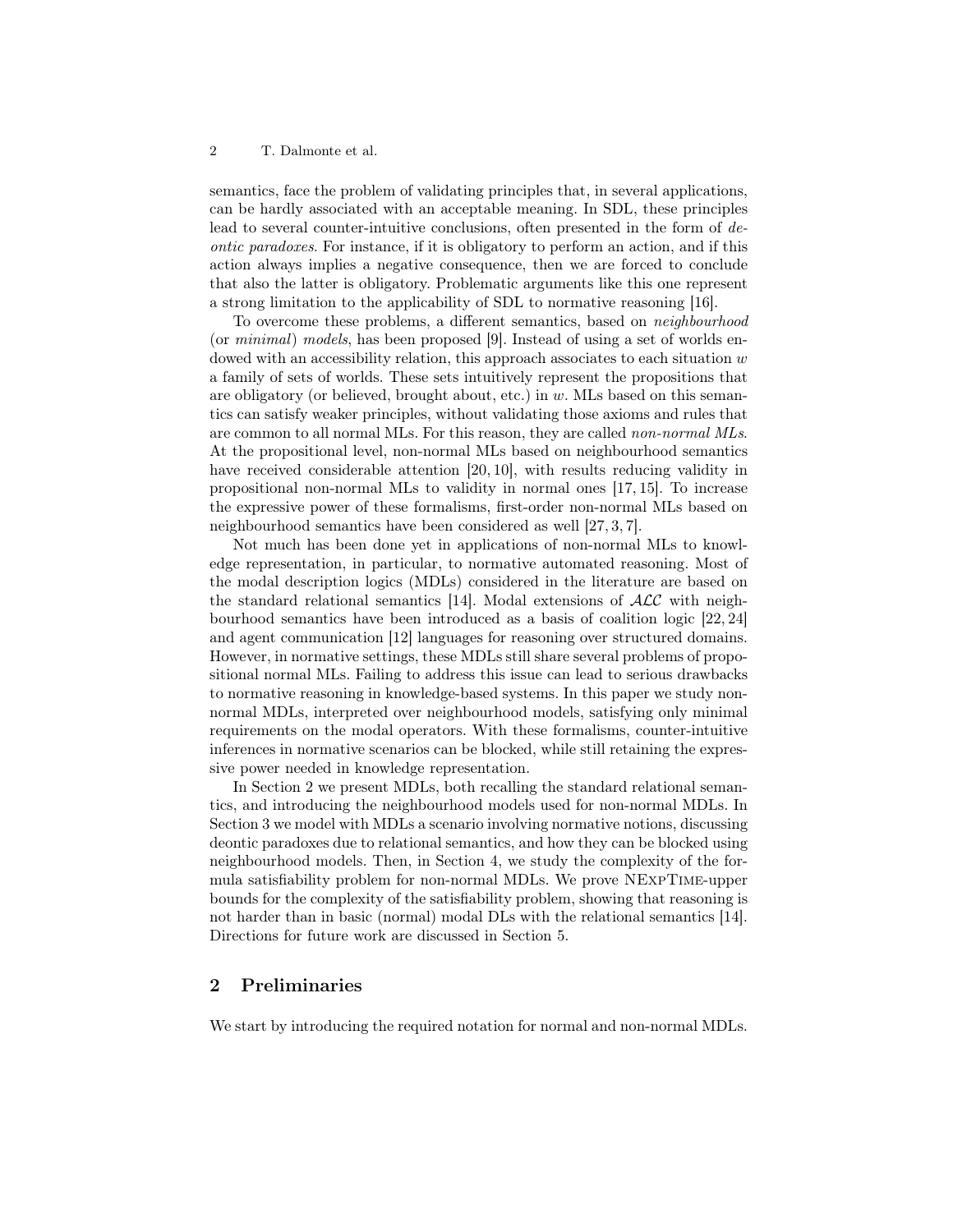**Syntax.** Let  $N_c$ ,  $N_R$  and  $N_l$  be countably infinite and pairwise disjoint sets of concept names, role names, and individual names, respectively. An  $ML_{\text{ACC}}^n$ concept is an expression of the form  $C, D ::= A \mid \neg C \mid C \sqcap D \mid \exists r.C \mid \Box_i C$ , where  $A \in \mathbb{N}_{\mathsf{C}}$ ,  $r \in \mathbb{N}_{\mathsf{R}}$ , and  $\square_i$ , with  $1 \leq i \leq n$ , are modal operators called boxes. An  $ML_{\mathcal{A}\mathcal{LC}}^n$  atom is either a concept inclusion (CI) of the form  $C \subseteq D$ , or an *assertion* of the form  $A(a)$  or  $r(a, b)$ , where C, D are  $ML_{ACC}$  concepts,  $A \in \mathbb{N}_{\mathsf{C}}$ ,  $r \in \mathbb{N}_{\mathsf{R}}$ , and  $a, b \in \mathbb{N}_{\mathsf{I}}$ . An  $ML_{\mathcal{ALC}}^n$  formula is an expression of the form  $\varphi, \psi ::= \pi \mid \neg \varphi \mid \varphi \land \psi \mid \Box_i \varphi$ , where  $\pi$  is an  $ML_{\mathcal{ALC}}^n$  atom, and  $1 \leq i \leq N$ n. We will use the following standard definitions for concepts:  $\bot \equiv A \sqcap \neg A$ ,  $\top \equiv \neg \bot; \forall r.C \equiv \neg \exists r.\neg C; (C \sqcup D) \equiv \neg(\neg C \sqcap \neg D); \Diamond_i C \equiv \neg \Box_i \neg C (\Diamond_i \text{ are})$ called *diamonds*). Concepts of the form  $\Box_i C$ ,  $\Diamond_i C$  are called *modalised concepts*. Analogous conventions also hold for formulas. In particular, we write  $C = D$  for  $C \sqsubset D \wedge D \sqsubset C.$ 

**Relational Semantics.** A relational frame (or R-frame) is a structure  $F =$  $(W, \{R_i\}_{i\in [1,n]})$ , where W is a non-empty set and each  $R_i$  is a binary relation on W. An  $ML_{\text{ALC}}^n$  relational model (or R-model) based on an R-frame F is a structure  $M = (F, \Delta, I)$ , where  $\Delta$  is a non-empty set, called the *domain* of M, and I is a function associating with every  $w \in W$  an ALC interpretation (or model)  $I(w) = (\Delta, \cdot^{I(w)})$  having domain  $\Delta$ , and where  $\cdot^{I(w)}$  is a function such that: for all  $A \in \mathsf{N}_{\mathsf{C}}$ ,  $A^{I(w)} \subseteq \Delta$ ; for all  $r \in \mathsf{N}_{\mathsf{R}}$ ,  $r^{I(w)} \subseteq \Delta \times \Delta$ ; for all  $a \in \mathsf{N}_{\mathsf{I}}$ ,  $a^{I(w)} \in \Delta$ , and for all  $u, v \in W$ ,  $a^{I(w)} = a^{I(v)}$  (denoted by  $a^I$ ). Given an R-model  $M = (F, \Delta, I)$  and a world w in F, the interpretation of a concept C in w, written  $C^{I(w)}$ , is defined by taking:

$$
(\neg C)^{I(w)} = \Delta \setminus C^{I(w)}, \qquad (C \sqcap D)^{I(w)} = C^{I(w)} \cap D^{I(w)},
$$

$$
(\exists r.C)^{I(w)} = \{d \in \Delta \mid \exists e \in C^{I(w)} : (d,e) \in r^{I(w)}\},\
$$

$$
(\Box_i C)^{I(w)} = \{d \in \Delta \mid \forall v \in W : wR_i v \Rightarrow d \in C^{I(v)}\},
$$

A concept C is satisfied in M if there is w in F s.t.  $C^{I(w)} \neq \emptyset$ , and that C is satisfiable (over R-models) if there is an R-model in which it is satisfied. The satisfaction of a  $ML_{ACC}$  formula  $\varphi$  in w of M, written  $M, w \models \varphi$ , is defined as:

 $M, w \models C \sqsubseteq D$  iff  $C^{I(w)} \subseteq D^{I(w)}$ ,  $M, w \models A(a)$  iff  $a^I \in A^{I(w)}$ ,  $M, w \models r(a, b)$  iff  $(a^I, b^I) \in r^{I(w)}$ ,  $M, w \models \neg \varphi \text{ iff } M, w \not\models \varphi, \qquad M, w \models \varphi \land \psi \text{ iff } M, w \models \varphi \text{ and } M, w \models \psi,$  $M, w \models \Box_i \varphi$  iff for all  $v \in W$ : if  $wR_i v$ , then  $M, v \models \varphi$ .

Given an R-frame  $F = (W, \{R_i\}_{i \in [1,n]})$  and an R-model  $M = (F, \Delta, I)$ , we say that  $\varphi$  is satisfied in M if there is  $w \in W$  s.t.  $M, w \models \varphi$ , and that  $\varphi$  is satisfiable (over R-models) if it is satisfied in some R-model. Also,  $\varphi$  is said to be *valid in*  $M, M \models \varphi$ , if it is satisfied in all w of M, and it is valid on F if, for all M based on F,  $\varphi$  is valid in M, writing  $F \models \varphi$ . Moreover,  $\varphi$  logically implies a formula  $\psi$ , writing  $\varphi \models \psi$ , if  $M, w \models \varphi$  implies  $M, w \models \psi$ , for every M and every w in M. Recall that the concept satisfiability problem can be reduced to the formula satisfiability problem, since C is satisfiable iff  $\neg(C \sqsubseteq \bot)$  is satisfiable.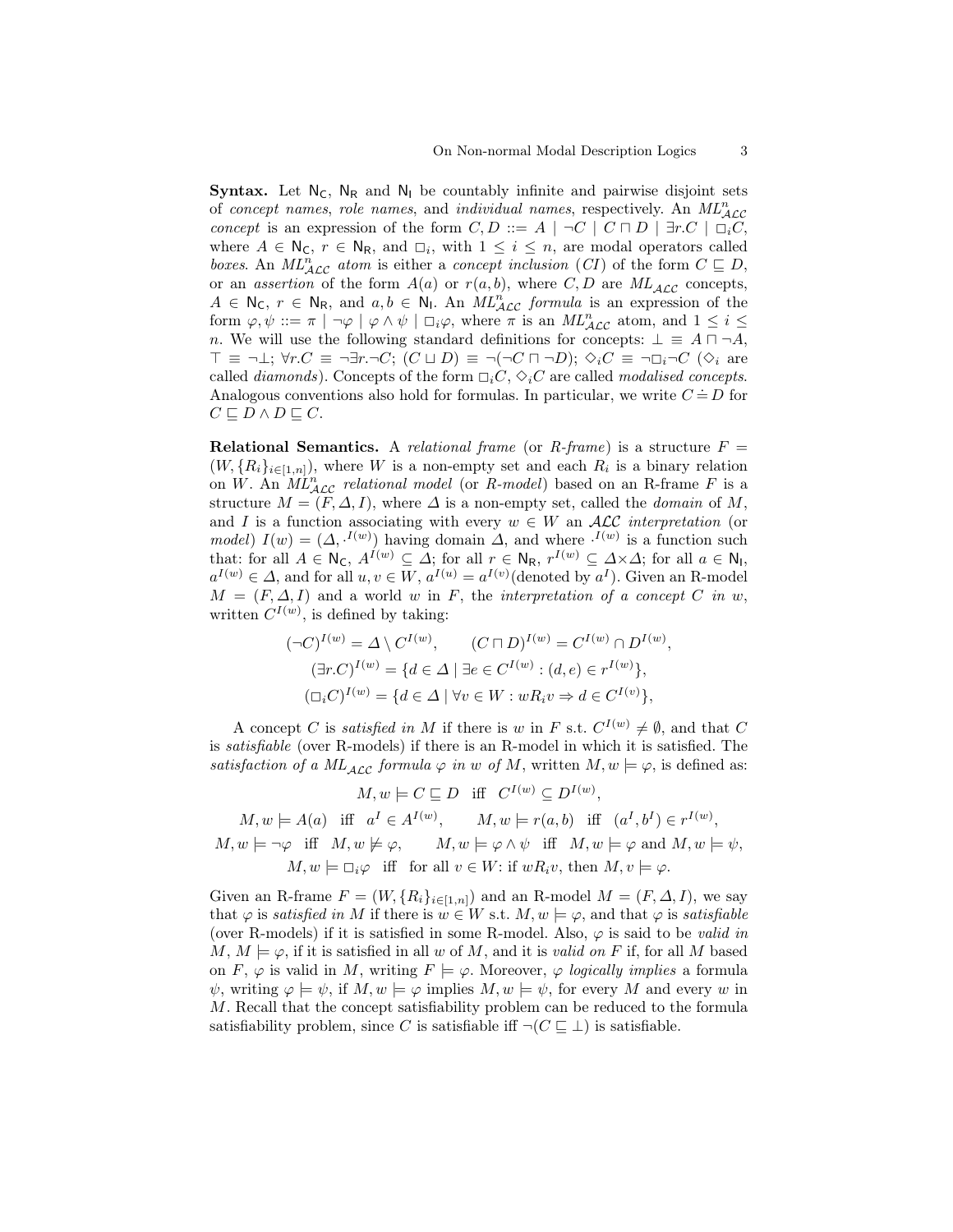Neighbourhood Semantics. A neighbourhood frame (or N-frame) is a pair  $\mathcal{F} = (\mathcal{W}, \{\mathcal{N}_i\}_{i \in [1,n]})$ , where W is a non-empty set and, for each  $1 \leq i \leq n$ ,  $\mathcal{N}_i: \mathcal{W} \to \mathcal{P}(\mathcal{P}(\mathcal{W}))$  is called a *neighbourhood function*. A frame is *supplemented* if for all  $\alpha, \beta \subseteq \mathcal{W}, \alpha \in \mathcal{N}_i(w)$  and  $\alpha \subseteq \beta$  implies  $\beta \in \mathcal{N}_i(w)$ ; it is *closed* under intersection if  $\alpha \in \mathcal{N}_i(w)$  and  $\beta \in \mathcal{N}_i(w)$  implies  $\alpha \cap \beta \in \mathcal{N}_i(w)$ ; and it contains the unit if for all  $w \in \mathcal{W}, \mathcal{W} \in \mathcal{N}_i(w)$ . An  $ML_{\mathcal{ALC}}^n$  neighbourhood model (or N-model) based on an N-frame F is a triple  $\mathcal{M} = (\mathcal{F}, \Delta, \mathcal{I})$ , where  $\mathcal{F} = (\mathcal{W}, \{\mathcal{N}_i\}_{i \in [1,n]})$  is a neighbourhood frame,  $\Delta$  is a non-empty set called the domain of  $\mathcal{M}$ , and  $\mathcal I$  is a function associating with every  $w \in \mathcal{W}$  an  $\mathcal{ALC}$ interpretation  $\mathcal{I}(w) = (\Delta, \cdot^{\mathcal{I}(w)})$ , defined as above. Given a model  $\mathcal{M} = (\mathcal{F}, \Delta, \mathcal{I})$ and a world w in F, the interpretation of a concept C in w, written  $C^{(1)}(w)$ , is defined as for the relational semantics, except from:

$$
(\Box_i C)^{\mathcal{I}(w)} = \{ d \in \Delta \mid [C]^{\mathcal{M}}_d \in \mathcal{N}_i(w) \},
$$

where, for all  $d \in \Delta$ , the set  $[C]_d^{\mathcal{M}} = \{v \in \mathcal{W} \mid d \in C^{\mathcal{I}(v)}\}$  is called the *truth* set of C with respect to d. We say that a concept C is satisfied in  $\mathcal M$  if there is w in F s.t.  $C^{T(w)} \neq \emptyset$ , and that C is *satisfiable* (over N-models) if there is an N-model in which it is satisfied. The *satisfaction of an ML<sub>ACC</sub>* formula  $\varphi$  in w of M, written  $M, w \models \varphi$ , is defined analogously to relational semantics, and as follows for modalised formulas:

$$
\mathcal{M}, w \models \Box_i \varphi \quad \text{ iff } \quad [\varphi]^\mathcal{M} \in \mathcal{N}_i(w),
$$

where  $[\psi]^{\mathcal{M}}$  denotes the set  $\{v \in \mathcal{W} \mid \mathcal{M}, v \models \psi\}$  of the worlds v that satisfy  $\psi$ , also called the *truth set of*  $\psi$ . As a consequence of the above definition, we obtain the following condition for diamond formulas:  $\mathcal{M}, w \models \Diamond_i \varphi$  iff  $[\neg \varphi]^{\mathcal{M}} \notin \mathcal{N}_i(w)$ . Given an N-frame  $\mathcal{F} = (\mathcal{W}, \{\mathcal{N}_i\}_{i \in [1,n]})$  and an N-model  $\mathcal{M} = (\mathcal{F}, \Delta, \mathcal{I})$ , we say that  $\varphi$  is satisfied in M if there is  $w \in \mathcal{W}$  s.t.  $\mathcal{M}, w \models \varphi$ , and that  $\varphi$  is satisfiable (over N-models) if it is satisfied in some N-model. Other semantical definitions can be easily adapted from the relational semantics case.

Frames and Satisfiability Problems. In the following, we use  $\mathfrak F$  to stand either for an N- or R-frame, and  $\mathfrak{M}$  for a N- or R-model. To define the  $ML_{\mathcal{ALC}}^n$ formula satisfiability problems studied in this paper, we consider the principles listed in Table 1 (where  $C, D$  and  $\varphi, \psi$  are  $ML_{\mathcal{ALC}}^n$  concepts and formulas, respectively). Here, S is either a frame  $\mathfrak{F}$ , or a model  $\mathfrak{M}$ . For a principle P, if  $S = \mathfrak{F}$  (respectively,  $S = \mathfrak{M}$ ), we say that P holds on  $\mathfrak{F}$  (respectively, in  $\mathfrak{M}$ ). On the correspondence between the principles in Table 1 and conditions over frames and models, we have the following result (see e.g. [20] for the propositional case).

**Theorem 1.** Given an N-frame F, we have that: (i) congruence holds on  $F$ ; (ii) monotonicity holds on  $\mathcal F$  iff  $\mathcal F$  is supplemented; (iii) agglomeration holds on F iff F is closed under intersection; (iv) necessitation holds on F iff F contains the unit. Given an R-frame F, congruence, monotonicity, agglomeration, and necessitation hold on  $F$ ; moreover, for every R-model M, they hold in M.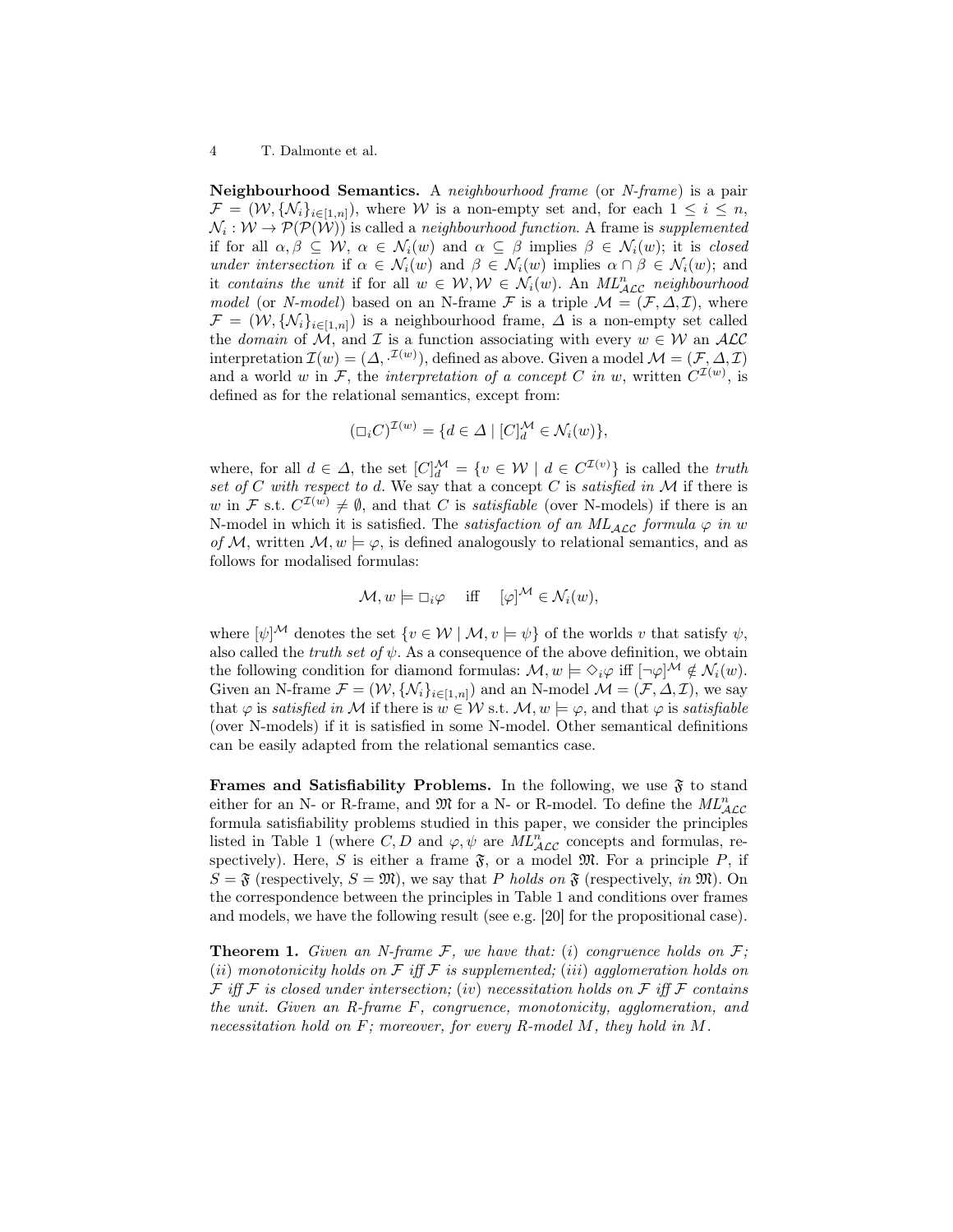| (Congruence)    | $S \models C \doteq D$ implies $S \models \Box_i C \doteq \Box_i D$ .                                     |
|-----------------|-----------------------------------------------------------------------------------------------------------|
|                 | $S \models \varphi \leftrightarrow \psi$ implies $S \models \Box_i \varphi \leftrightarrow \Box_i \psi$ . |
| (Monotonicity)  | $S \models C \sqsubseteq D$ implies $S \models \Box_i C \sqsubseteq \Box_i D$ .                           |
|                 | $S \models \varphi \rightarrow \psi$ implies $S \models \Box_i \varphi \rightarrow \Box_i \psi$ .         |
| (Agglomeration) | $S \models \Box_i C \sqcap \Box_i D \sqsubseteq \Box_i (C \sqcap D).$                                     |
|                 | $S \models \Box_i \varphi \land \Box_i \psi \rightarrow \Box_i (\phi \land \psi).$                        |
| (Necessitation) | $S \models \top \sqsubseteq C$ implies $S \models \top \sqsubseteq \Box_i C$ .                            |
|                 | $S \models \varphi$ implies $S \models \Box_i \varphi$ .                                                  |
|                 |                                                                                                           |

Table 1. Principles over frames and models.

By the  $ML_{\text{ACC}}^n$  formula satisfiability problem in a class of (respectively, Nor R-) frames C we mean the problem of deciding whether an  $ML_{\mathcal{ALC}}^n$  formula is satisfied in a (respectively, N- or R-) model based on a frame in  $C$ . The *formula* satisfiability problem for  $\mathbf{E}_{\mathcal{ALC}}^n$ ,  $\mathbf{M}_{\mathcal{ALC}}^n$ , and  $\mathbf{K}_{\mathcal{ALC}}^n$  is the  $ML_{\mathcal{ALC}}^n$  formula satisfiability problem in the class of N-frames, supplemented N-frames, and R-frames, respectively.

# 3 Modelling

In this section we model well-known paradoxes that normal MLs with relational semantics have to face in normative applications [16]. Firstly, the MDLs language introduced in Section 2 is used to provide a running example, that also illustrates more expressive (with respect to the propositional case) features of the language. Then, we show how principles validated by all normal MLs, and thus also by the standard MDLs based on relational models, can affect reasoning in deontic settings. We focus on the problems associated with necessitation, agglomeration, and monotonicity in normal MDLs, claiming that the flexibility of neighbourhood semantics represents an advantage in blocking problematic inferences.

Modelling Scenario. Consider the following variant of the classical *trolley* problem scenario [25]. A tram is moving towards a toddler lying on the tracks. Although it is not possible to stop the trolley, an agent (called signaller ), possibly an autonomous control system, can activate a switch that would divert it on a side track, saving the toddler's life. However, on the side track lies an elderly that would be killed with the activation of the switch. Therefore, the switching system has to decide among two (horrible) alternatives: (1) do not activate the switch, allowing the tram to kill the toddler; (2) activate the switch, saving the toddler's life and allowing an elderly to be killed instead.

For modelling purposes, it is crucial to have a formalism that allows to specify both the factual features of the setting, and the ethical or legal aspects involved. We assume that the domain consists of *objects* (e.g. a switch, a signaller, a toddler, etc.), performing some actions (e.g. activating a switch) and bringing about some consequences (e.g. to save, to kill) on each other. We represent classes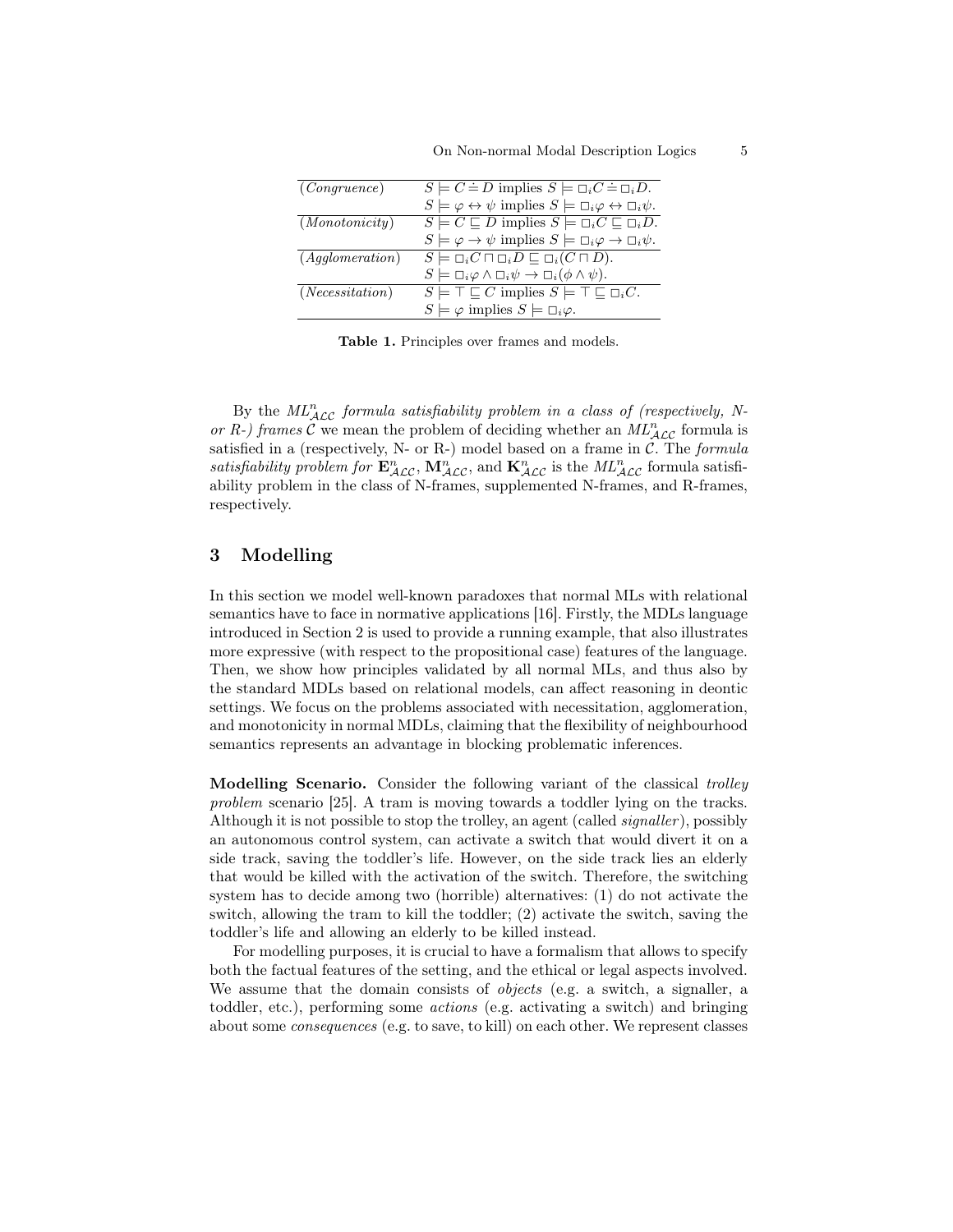of objects with (unary) concepts, such as Switch, Signaller and Toddler, while actions and consequences are formalised using (binary) roles, e.g., activates, saves and kills. Obligations and permissions are indicated using  $\Box$  and  $\diamond$ , respectively. For instance, the concept ∃activates.Switch intuitively denotes the set of objects that activate some switch, whereas <sup>2</sup>∃activates.Switch is the set of entities that are obliged to do so. The following example shows a simple N-model interpreting these latter concepts according to the definitions given in Section 2.

*Example 1.* Let  $\mathcal{M} = (\mathcal{F}, \Delta, \mathcal{I})$  be a  $ML_{\mathcal{ALC}}$  N-model, where  $\mathcal{F} = (\mathcal{W}, \mathcal{N})$  is such that  $W = \{w, v\}$  and  $\mathcal{N}(w) = \{\{v\}\}\, \mathcal{N}(v) = \{\{w\}\}\.$  Moreover,  $\Delta = \{d_1, d_2, d_3\}$ , and let  $\mathsf{Switch}^{\mathcal{I}(w)} = \mathsf{Switch}^{\mathcal{I}(v)} = \{d_2\},$  activates $^{\mathcal{I}(w)} = \emptyset,$  and activates $^{\mathcal{I}(v)} =$  $\{(d_1, d_2)\}\.$  We have  $(\exists$ activates.Switch) $\mathcal{I}^{(w)} = \emptyset$ ,  $(\exists$ activates.Switch) $\mathcal{I}^{(v)} = \{d_1\}.$  $\text{Moreover, } [\exists \textsf{activates}. \textsf{Switch}]_{d_1}^\mathcal{M} \ = \ \{v\} \ \ \text{and } \ [\exists \textsf{activates}. \textsf{Switch}]_{d_i}^\mathcal{M} \ = \ \emptyset, \ \text{for} \ \ i \ \in$ {2,3}. Thus,  $(\Box \exists$ activates.Switch)<sup> $\mathcal{I}^{(w)} = \{d_1\}$  and  $(\Box \exists$ activates.Switch) $\mathcal{I}^{(v)} = \emptyset$ .</sup>

Non-normal MDLs allow also for a meaningful distinction between de re (applied to concepts) and de dicto (applied to formulas) modalities. For instance, a signaller can be defined as an agent with the permission to activate a switch, and a guard as an agent having the duty to check the rails, i.e.,

```
Signaller = Agent \Box \Diamond ∃activates. Switch, Guard = Agent \Box \Box \exists checks. Rail.
```
Using modal operators over formulas, it is possible to express additional normative specifications. For example, stating that it is obligatory that a guard who detects some dangerous situation must alert a station agent, which in turn has the duty to alert an emergency service:

 $\Box$ (Guard  $\Box$  ∃detects.DangerousSituation  $\sqsubseteq$ 

<sup>2</sup>∃alerts.(StationAgent <sup>u</sup> <sup>2</sup>∃alerts.EmergencyService) .

This flexibility in the application of modal operators allows us to assign different sets of duties to the agents involved, while still enforcing these statements as obligatory. To see this, compare the above definition of Guard with the case of a bystander that happens to detect a situation of danger while checking the rails. We could expect that it is obligatory for them to alert an emergency service, without requiring that they ought to alert a station manager to do so. Namely,

 $\square$ ( $\exists$ checks.Rail  $\square$  $\exists$ detects.DangerousSituation  $\square$  $\square$  $\exists$ alerts.EmergencyService).

Problems for Necessitation. Consider the CI, valid on every frame, that signallers either save a toddler, or they do not, i.e.,

Signaller  $\Box$  ∃saves. Toddler  $\Box$  ¬∃saves. Toddler.

By Theorem 1, we have that on R-frames this formula is also obligatory:

 $\square$ (Signaller  $\square$  ∃saves. Toddler  $\square$  ¬∃saves. Toddler).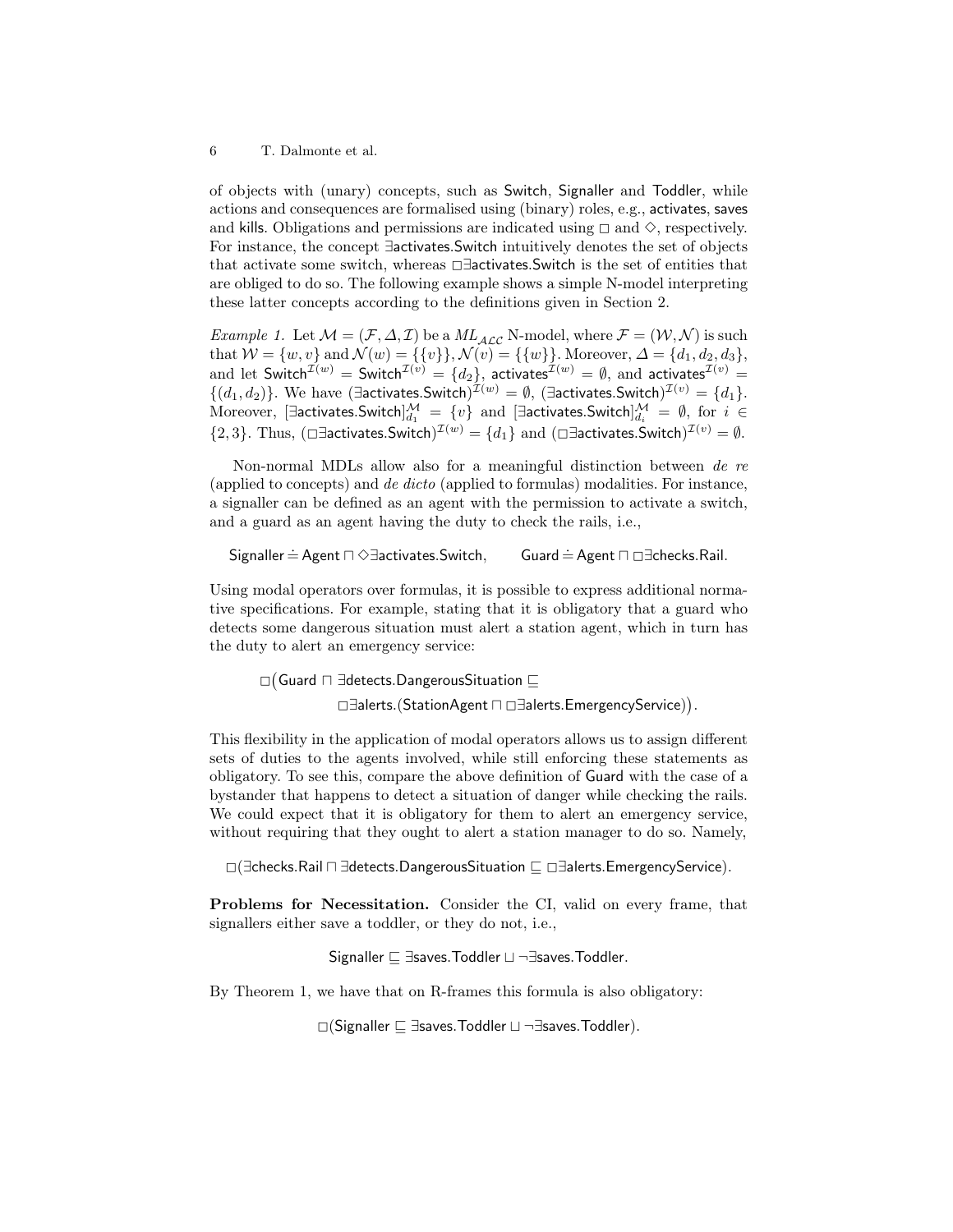This conclusion violates what is known in the literature as the principle of deontic contingency [16], according to which what ought to be the case cannot be enforced within a deontic system by virtue of logical validity alone.

More in general, given a formula  $\varphi$  that is valid in a R-model, we always have that some logically implied formula  $\psi$  is obligatory, even when  $\varphi$  contains only factual statements describing the domain of interest. For instance, suppose that the following formula  $\chi$ , stating that a toddler is a person, and that no person is a trolley, is valid in a R-model M:

Toddler  $\sqsubseteq$  Person  $\land$  Person  $\sqsubseteq \neg$ Trolley.

The formula  $\chi$  specifies only some of the factual features of the trolley problem scenario, without any reference to normative notions, and it logically implies Toddler  $\sqsubseteq \neg$ Trolley. However, since  $\chi$  is assumed to be valid in M, we are forced to conclude that also the latter is valid in  $M$ , and thus, due to Theorem 1, we have that  $\Box$ (Toddler  $\Box$   $\neg$ Trolley) is valid in M. Although true as a factual statement, it is not clear why it should be inferred that this ought to be the case.

**Problems for Agglomeration.** Given the following concept  $D$  describing a moral dilemma,

<sup>2</sup>∃activates.Switch <sup>u</sup> <sup>2</sup>¬∃activates.Switch,

(that is, the obligation to activate a switch and the obligation not to do it), by Theorem 1 we have that the following CI is valid on all R-frames:

 $D \sqsubseteq \Box$ (∃activates.Switch  $\Box$  ¬∃activates.Switch).

In other words, all objects incurring in a moral dilemma are also objects that are obligated to do something inconsistent. This issue is sometimes presented in the literature as the problem of self-inconsistent obligations for deontic agents [16].

**Problems for Monotonicity.** Since  $\bot \sqsubseteq C$ , for any  $ML_{\mathcal{ALC}}^n$  concept C, is valid on R-frames, by Theorem 1 we have for instance that on R-frames it is valid

<sup>2</sup>(∃activates.Switch u ¬∃activates.Switch) <sup>v</sup> <sup>2</sup>∃kills.Toddler

Together with the CI discussed in the previous paragraph, we obtain that an object in the extension of a moral dilemma (such as the one described by  $D$ ) is an object for which anything is obligatory, hence the names of universal obligatoriness problem [16], or deontic explosion [7].

Another problematic inference is known in the literature as the Ross's paradox. We have for instance that the following CI is valid on all R-frames:

∃saves.Toddler  $\Box$  ∃saves.Toddler  $\Box$  ∃kills.Toddler.

If the concept <sup>2</sup>∃saves.Toddler, denoting the set of objects for which it is obligatory to save a toddler, is satisfiable, by Theorem 1 we obtain that the following concept is satisfiable as well:

 $□$  (∃saves. Toddler  $□$  ∃kills. Toddler).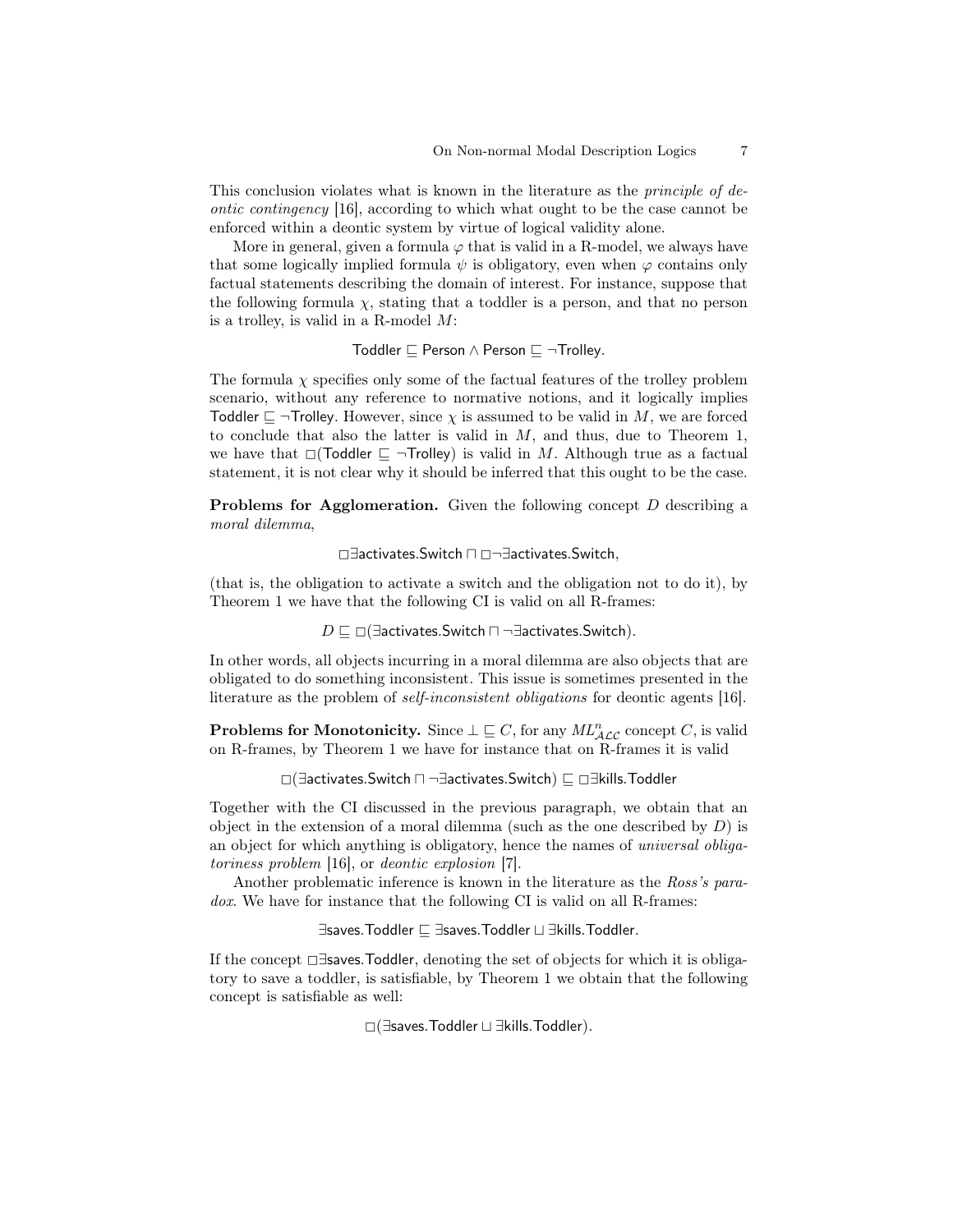In other words, there can be individuals for which it is obligatory to save some toddlers or to kill them. However, it is not easy to explain why the obligation to save some toddlers should imply another obligation that can be fulfilled by killing some of them. Indeed, if it is not possible for an agent to fulfil the obligation to save some toddlers, it is still possible that they could partially attend to their duties by respecting other normative constraints. An obligation that can be fulfilled by killing some toddlers is a highly undesirable consequence that could not be used as a partial justification in case the former goal (to save a toddler) is not reachable. Therefore, it should not be derived in the normative system [16].

Another similar difficulty related to monotonicity is known as the Good Samaritan paradox [16]. Suppose that the deontic concept □ ∃activates. Switch, denoting the set of entities for which it is obligatory to activate the switch, is satisfied in a R-model M, and that ∃activates. Switch  $\sqsubseteq$  ∃kills. Elderly, (meaning that if someone activates the switch, then they kill some elderly) is valid in that model. By Theorem 1, we have that also the following is valid in  $M$ :

#### <sup>2</sup>∃activates.Switch <sup>v</sup> <sup>2</sup>∃kills.Elderly

Thus, the concept  $\Box$ Fills.Elderly is satisfied in M, i.e., there is an object for which it is obligatory to kill an elderly. Although the killing of an elderly is a consequence implied by the activation of the switch, the obligation to do so is a consequence that a trustworthy moral agent should not be able to draw.

*Example 2.* In the N-model of Example 1, let kills<sup> $\mathcal{I}^{(w)} =$  kills<sup> $\mathcal{I}^{(v)} = \{(d_1, d_3)\}\$ </sup></sup> and Elderly $^{\mathcal{I}(w)}=$  Elderly $^{\mathcal{I}(v)}=\{d_3\}.$  For all  $u$  of  $\mathcal{M},$   $\mathcal{M},$   $u \models$  ∃activates.Switch  $\sqsubseteq$ ∃kills.Elderly. For the concept  $\Box$ ∃kills.Elderly, we have  $[\exists$ kills.Elderly] $\frac{\mathcal{M}}{d_1} = \{w, v\},$ and  $[\exists \text{kills}. \textsf{Elderly}]_{d_3}^{\mathcal{M}} = \emptyset$ . Since  $\{w, v\} \notin \mathcal{N}(w)$ ,  $(\Box \exists \text{kills}. \textsf{Elderly})^{\mathcal{I}(w)} = \emptyset$ . Similarly,  $\emptyset \notin \mathcal{N}(v)$ , and so  $(\Box \exists \text{kills}. \text{Elderly})^{\mathcal{I}(v)} = \emptyset$ . Therefore, in particular, the concept  $\Box$ ∃activates.Switch is satisfied in M, and the formula ∃activates.Switch  $\Box$  $\exists$ kills.Elderly is satisfied in all worlds of M. However, the concept  $\Box \exists$ kills.Elderly is not satisfied in M. Hence, the Good Samaritan paradox does not apply.

# 4 Satisfiability in Non-normal Modal Description Logics

At the propositional level, logics  $\mathbf{E}^n$  and  $\mathbf{M}^n$  have both been used as a basis for weak deontic systems [1, 9] (although  $\mathbf{M}^n$  suffers from several problems discussed in Section 3), as well as to interpret praxeological operators, such as 'agent *i* has the ability to bring about  $\varphi$ ' [6, 20]. Moreover,  $\mathbf{M}^n$  has been combined with  $ALC$ , as a basis for further coalition logic extensions of description logic languages [24, 23], and  $\mathbf{E}^n$  modal operators have been applied over  $\mathcal{ALC}$ axioms to formalise reasoning about agents' intentions [12] (however, without establishing tight complexity results). In this section we study the complexity of the formula satisfiability problem in  $\mathbf{E}_{\mathcal{ALC}}^n$  and  $\mathbf{M}_{\mathcal{ALC}}^n$ . This result is then lowered for fragments, denoted by  $\mathbf{E}_{\mathcal{ALC}}^{n|g}$  and  $\mathbf{M}_{\mathcal{ALC}}^{n|g}$ , in which the modal operators are applied *globally*, i.e., over  $\text{ALC}$  axioms only.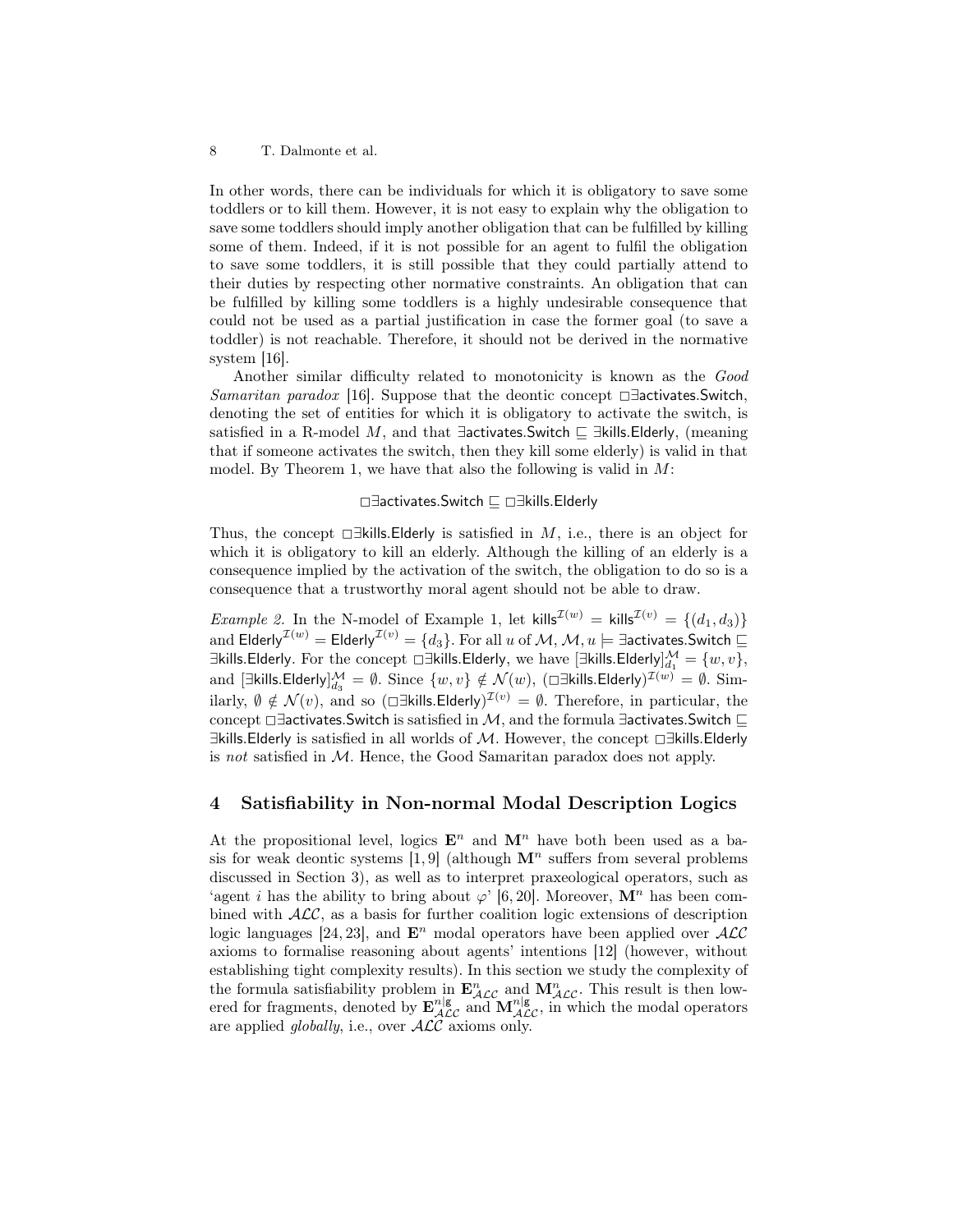**Satisfiability in**  $\mathbf{E}_{\mathcal{ALC}}^n$  **and**  $\mathbf{M}_{\mathcal{ALC}}^n$ **.** We provide a NEXPTIME upper bound by using a reduction, lifted from the propositional case, to multi-modal  $\mathbf{K}_{\mathcal{ALC}}^m$ . The translation  $\cdot^{\dagger}$  from  $ML_{\mathcal{ALC}}^n$  to  $ML_{\mathcal{ALC}}^{3n}$  is defined as follows [17, 15]:

$$
A^{\dagger} = A, \qquad (\exists r.C)^{\dagger} = \exists r.C^{\dagger}, \qquad (C \sqsubseteq D)^{\dagger} = C^{\dagger} \sqsubseteq D^{\dagger}, \qquad (\vartheta)^{\dagger} = \vartheta,
$$
  

$$
(\neg \gamma)^{\dagger} = \neg \gamma^{\dagger}, \qquad (\gamma \circ \delta)^{\dagger} = \gamma^{\dagger} \circ \delta^{\dagger}, \qquad (\Box_i \gamma)^{\dagger} = \Diamond_{i_1} (\Box_{i_2} \gamma^{\dagger} \circ \Box_{i_3} \neg \gamma^{\dagger})
$$

where  $A \in N_C$ ,  $r \in N_R$ ,  $\vartheta$  is an assertion,  $\gamma$  and  $\delta$  are both either  $ML_{\mathcal{ALC}}^n$  concepts or formulas, and ∘ ∈  $\{\sqcap, \wedge\}$ . Using this translation, one can show that the satisfiability problem in N-frames is reducible to the formula satisfiability in the relational case [17, 15]. Since satisfiability in  $\mathbf{K}_{\mathcal{ALC}}^{3n}$  is known to be NEXPTIMEcomplete [14, Theorem 15.15], we obtain the following complexity result.

**Theorem 2.** Satisfiability in  $\mathbf{E}_{\mathcal{A}\mathcal{L}\mathcal{C}}^n$  is in NEXPTIME.

*Proof (Sketch)*. Let  $\varphi$  be an  $ML_{\mathcal{ALC}}^n$  formula s.t.  $\mathcal{M}, w \models \varphi$ , for some N-model  $\mathcal{M} = (\mathcal{F}, \Delta, \mathcal{I})$  and some w in  $\mathcal{F} = (\mathcal{W}, \{\mathcal{N}_i\}_{i \in [1,n]})$ . We define an R-frame  $F = (W, \{R_{i_j}\}_{i \in [1,n], j \in [1,3]})$  and an  $ML_{\mathcal{ALC}}^{3n}$  R-model  $M = (F, \Delta, I)$  s.t.:

- $-V = \{(w, 0) \mid w \in W\} \cup \{(\alpha, 1) \mid \alpha \in \bigcup_{v \in W} \mathcal{N}_i(v)\}$
- $-R_{i_1} = \{((w, 0), (\alpha, 1)) \mid \alpha \in \mathcal{N}_i(w)\};$
- $-R_{i_2} = \{((\alpha, 1), (w, 0)) \mid w \in \alpha\}$
- $-R_{i_3} = \{((\alpha, 1), (w, 0)) \mid w \notin \alpha\}$
- for every  $(w, 0) \in W$ ,  $I(w, 0) = \mathcal{I}(w)$ ; for every  $(\alpha, 1) \in W$ ,  $X^{I(\alpha, 1)} = \emptyset$ , for all  $X \in \mathsf{N}_{\mathsf{C}} \cup \mathsf{N}_{\mathsf{R}}$ , and  $a^{I(\alpha,1)} = a^{\mathcal{I}}$ , for all  $a \in \mathsf{N}_{\mathsf{I}}$ .

The pairs  $(w, 0), (\alpha, 1)$  are used to ensure that W is the disjoint union of the sets of worlds w and subsets  $\alpha$  of W. By induction on concept and formulas occurring in  $\varphi$ , one can show that  $M$ ,  $(w, 0) \models \varphi^{\dagger}$ . Conversely, given a  $ML_{\text{ALC}}^{3n}$ formula  $\varphi^{\dagger}$  s.t.  $M, w \models \varphi^{\dagger}$ , for some  $ML_{\mathcal{ALC}}^{3n}$  R-model  $M = (F, \Delta, I)$  based on  $F = (W, \{R_{i_j}\}_{i \in [1,n], j \in [1,3]}),$  and some  $w \in W$ , we define a  $ML_{\text{ALC}}^n$  N-model  $\mathcal{M} = (\mathcal{F}, \Delta, \mathcal{I})$  based on  $\mathcal{F} = (\mathcal{W}, \{\mathcal{N}_i\}_{i \in [1,n]})$  s.t.  $\mathcal{W} = W$ , and for all  $w \in W$ :

 $- \alpha \in \mathcal{N}_i(w)$  iff there is  $v \in W$  s.t.  $wR_{i_1}v$  and: (i) for all  $u \in W$ ,  $vR_{i_2}u \Rightarrow u \in W$  $\alpha$ , and (ii) for all  $u \in W$ ,  $vR_{i_3}u \Rightarrow u \notin \alpha$ ;  $-\mathcal{I}(w)=I(w).$ 

Again, by induction, we obtain that  $\mathcal{M}, w \models \varphi$ .

The translation  $\cdot^{\ddagger}$  from  $ML_{\mathcal{ALC}}^n$  to  $ML_{\mathcal{ALC}}^{2n}$  is defined as  $\cdot^{\dagger}$  on all concepts and formulas, except from the modalised concepts or formulas  $\gamma$  [17, 15]:

$$
(\Box_i \gamma)^{\ddagger} = \Diamond_{i_1} \Box_{i_2} \gamma^{\ddagger}.
$$

We obtain an upper bound analogous to the one for  $\mathbf{E}_{\mathcal{ALC}}^n$  by a reduction of the formula satisfiability problem for  $\mathbf{M}_{\mathcal{ALC}}^n$  to the same problem for  $\mathbf{K}_{\mathcal{ALC}}^{2n}$  [17, 15, 14].

**Theorem 3.** Satisfiability in  $M_{\text{ALC}}^n$  is in NEXPTIME.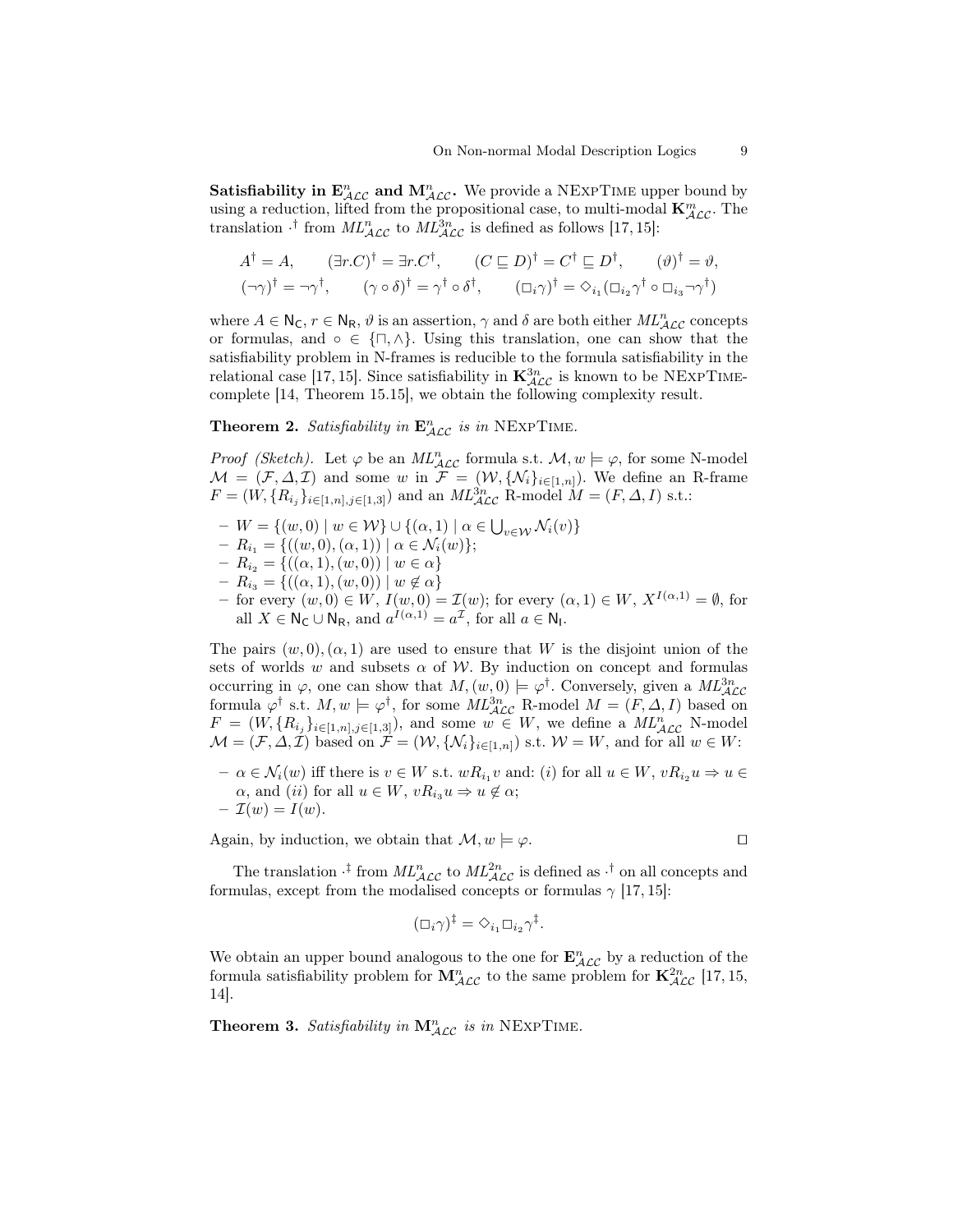*Proof (Sketch).* The proof is similar to the one of Theorem 2. Given an N-model based on a supplemented N-frame satisfying an  $ML_{\mathcal{ALC}}^n$  formula  $\varphi$ , we define an  $ML_{\text{ALC}}^{2n}$  R-model satisfying  $\varphi^{\ddagger}$  as above, by using relations  $R_{i_1}$  and  $R_{i_2}$  only. To prove the inductive step for modalised formulas  $\Box_i \psi$  occurring in  $\varphi$ , we use the fact that, in N-models M based on supplemented N-frames  $\mathcal{F} = (\mathcal{W}, \{\mathcal{N}_i\}_{i \in [1,n]}),$  $\mathcal{M}, w \models \Box_i \psi$  is equivalent to: there is  $\alpha \in \mathcal{N}_i(w)$  s.t.  $\alpha \subseteq [\psi]^{\mathcal{M}}$ . Conversely, given a  $ML_{\mathcal{ALC}}^{2n}$  R-model  $M = (F, \Delta, I)$  based on  $F = (W, \{R_{i_j}\}_{i \in [1,n], j \in [1,2]})$ and satisfying  $\varphi^{\ddagger}$ , we define a  $ML_{\mathcal{ALC}}^n$  N-model  $\mathcal{M} = (\mathcal{F}, \Delta, \mathcal{I})$  based on  $\mathcal{F} =$  $(W, {\{\mathcal{N}_i\}}_{i\in [1,n]})$  s.t.  $W = W$  and, for all  $w \in W$ :  $\mathcal{I}(w) = I(w)$ ;  $\alpha \in \mathcal{N}_i(w)$  iff there is  $v \in W$  s.t.  $wR_{i_1}v$  and for all  $u \in W$ ,  $vR_{i_2}u \Rightarrow u \in \alpha$ . The N-frame  $\mathcal F$ so defined is supplemented: for all  $w \in W$ , if  $\alpha \in \mathcal{N}_i(w)$  and  $\alpha \subseteq \beta \subseteq W$ , then there is  $v \in W$  s.t.  $wR_{i_1}v$  and for all  $u \in W$ ,  $vR_{i_2}u \Rightarrow u \in \beta$ , i.e.,  $\beta \in \mathcal{N}_i(w)$ . Moreover, by induction, we have that M satisfies  $\varphi$ .

**Satisfiability in**  $\mathbf{E}_{\mathcal{ALC}}^{n|g}$  **and**  $\mathbf{M}_{\mathcal{ALC}}^{n|g}$ **.** We now show tight complexity results for  $\mathbf{E}_{\mathcal{ALC}}^{n|g}$  and  $\mathbf{M}_{\mathcal{ALC}}^{n|g}$  using the notion of a propositional abstraction of a formula (as in, e.g., [4]). Here, one can separate the satisfiability test into two parts, one for the description logic dimension and one for the dimension of the neighbourhood frame. The propositional abstraction  $\varphi_{\text{prop}}$  of an  $\mathbf{E}_{\mathcal{ALC}}^{n|g}$  formula  $\varphi$  is the result of replacing each  $\mathcal{ALC}$  atom in  $\varphi$  by a propositional variable, so that there is a 1 : 1 relationship between the  $\mathcal{ALC}$  atoms  $\pi$  occurring in  $\varphi$  and the propositional letters  $p_{\pi}$  used for the abstraction. The semantics of  $\varphi_{\text{prop}}$  is given in terms of propositional N-models  $(W, {\{\mathcal{N}_i\}}_{i\in [1,n]}, \mathcal{V})$  for  $\mathbf{E}^n$ , where  $(W, {\{\mathcal{N}_i\}}_{i\in [1,n]})$  is a N-frame and  $V : N_P \to \mathcal{P}(\mathcal{W})$  is a function mapping propositional variables in N<sub>P</sub> to sets of worlds (see [9, 26]). We denote by  $N_P(\varphi)$  the set  $\{p_\pi \in N_P \mid$  $\pi$  is an ALC atom in  $\varphi$ . Given an  $\mathbf{E}_{\mathcal{ALC}}^{n|\mathsf{g}}$  formula  $\varphi$ , we say that a propositional N-model  $\mathcal{M}^{\mathsf{P}} = (\mathcal{W}, \{\mathcal{N}_i\}_{i \in [1,n]}, \mathcal{V})$  of  $\varphi_{\mathsf{prop}}$  is  $\varphi$ -consistent if, for all  $w \in \mathcal{W}$ , the following  $\mathcal{ALC}$  formula is satisfiable

$$
\bigwedge\nolimits_{p_{\pi}\in{\mathsf{N}_{\mathsf{P}}}(w)}\ \pi\ \wedge\ \bigwedge\nolimits_{p_{\pi}\in\overline{{\mathsf{N}_{\mathsf{P}}}(w)}}\ \neg\pi
$$

where  $N_P(w) = \{p_\pi \in N_P(\varphi) \mid w \in V(p_\pi)\}\$  and  $N_P(w) = N_P(\varphi) \setminus N_P(w)$ . We now formalise the connection between  $\mathbf{E}_{\mathcal{ALC}}^{\pi/|g}$  formulas and their propositional abstractions with the following lemma.

**Lemma 1.** A formula  $\varphi$  is  $\mathbf{E}_{\mathcal{ALC}}^{n|\mathbf{g}}$  satisfiable iff  $\varphi$ <sub>prop</sub> is satisfied in a  $\varphi$ -consistent  $\mathbf{E}^n$  model.

We assume that the primitive connectives used to build propositional formulas are  $\neg$  and  $\wedge$  ( $\vee$  is expressed using  $\neg$  and  $\wedge$ ), and we denote by  $\mathsf{sub}(\varphi_{\text{prop}})$ the set of subformulas of  $\varphi_{\text{prop}}$  closed under single negation. A *valuation* for a propositional ML formula  $\varphi_{\text{prop}}$  is a function  $\nu : \mathsf{sub}(\varphi_{\text{prop}}) \to \{0,1\}$  that satisfies the following conditions: (1) for all  $\neg \psi \in \mathsf{sub}(\varphi_{\mathsf{prop}}), \nu(\psi) = 1$  iff  $\nu(\neg \psi) = 0$ ; (2) for all  $\psi_1 \wedge \psi_2 \in \mathsf{sub}(\varphi_{\mathsf{prop}}), \nu(\psi_1 \wedge \psi_2) = 1$  iff  $\nu(\psi_1) = 1$  and  $\nu(\psi_2) = 1$ ; and (3)  $\nu(\varphi_{\text{prop}}) = 1$ . We say that a valuation for  $\varphi_{\text{prop}}$  is  $\varphi$ -consistent if any N-model of the form  $({w}, {\mathcal{N}_i}_{i\in [1,n]}, \mathcal{V})$  satisfying  $w \in \mathcal{V}(p_\pi)$  iff  $\nu(p_\pi) = 1$ , for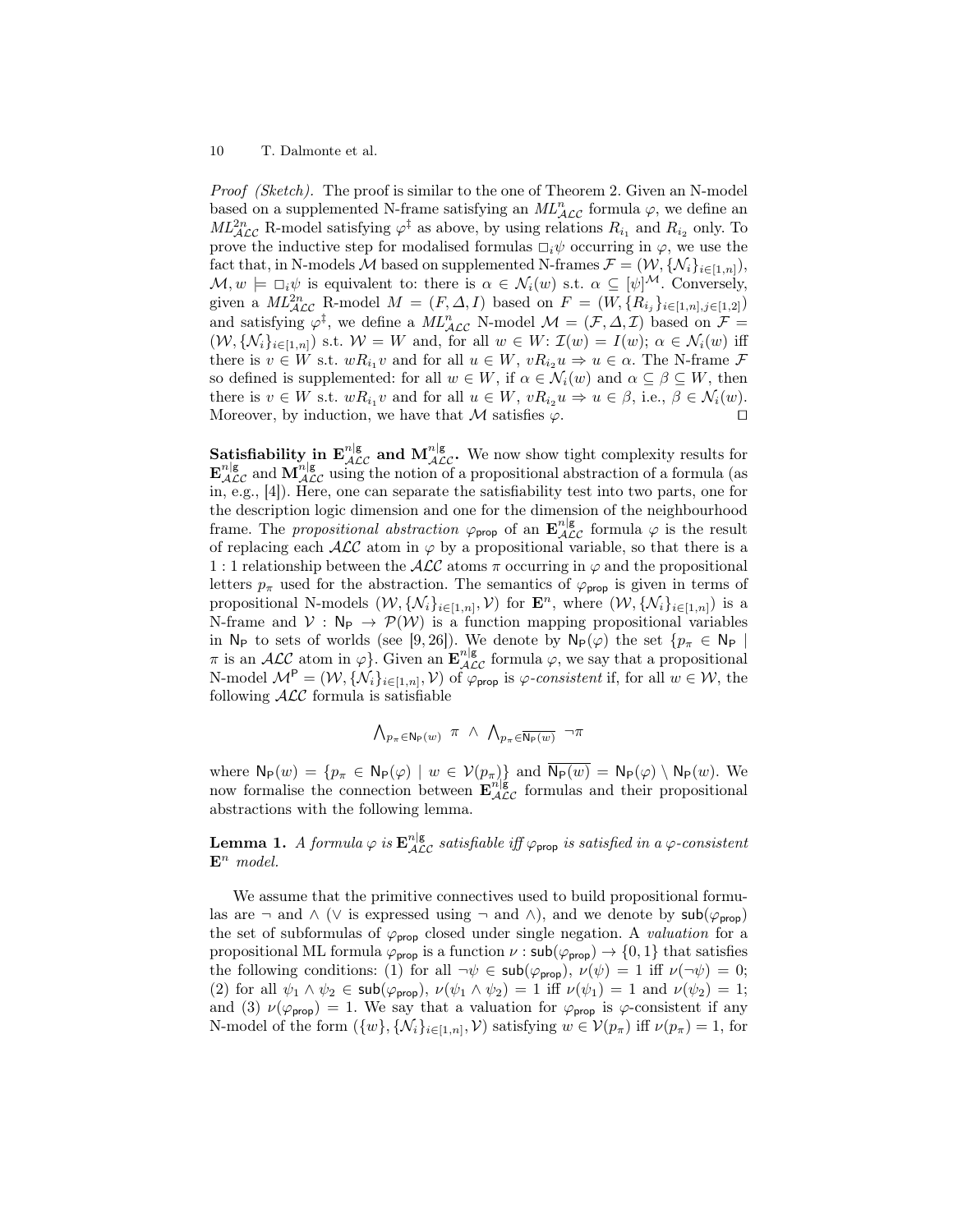all  $p_{\pi} \in \mathsf{N}_{\mathsf{P}}(\varphi)$ , is  $\varphi$ -consistent. We now establish that satisfiability of  $\varphi_{\text{prop}}$  in a  $\varphi$ -consistent model is characterized by the existence of a  $\varphi$ -consistent valuation satisfying the property described in Lemma 2.

**Lemma 2.** A formula  $\varphi_{\text{prop}}$  is satisfied in a  $\varphi$ -consistent  $\mathbf{E}^n$  model iff there is a  $\varphi$ -consistent valuation  $\nu$  for  $\varphi_{\text{prop}}$  such that if  $\Box_i \psi_1$  and  $\Box_i \psi_2$  are in  $\text{sub}(\varphi_{\text{prop}})$ ,  $\nu(\Box_i \psi_1) = 1$ , and  $\nu(\Box_i \psi_2) = 0$ , then  $(\psi_1 \wedge \neg \psi_2) \vee (\neg \psi_1 \wedge \psi_2)$  is satisfied in a  $\varphi$ -consistent  $\mathbf{E}^n$  model.

To determine satisfiability of  $\varphi_{\text{prop}}$  in a  $\varphi$ -consistent model, we use Lemma 2 and the fact that there are only quadratically many formulas of the form  $\psi_1 \wedge$  $\neg \psi_2$ , where  $\psi_1$  and  $\psi_2$  are subformulas of  $\varphi_{\text{proof}}$ . We observe that satisfiability in  $\cal{ALC}$  is EXPTIME-complete [14] and so, one can determine in exponential time whether a valuation is  $\varphi$ -consistent. For an EXPTIME upper bound, one can deterministically compute all possible  $\varphi$ -consistent valuations for  $\psi_1 \wedge \neg \psi_2$  and decide satisfiability of  $\varphi_{\text{prop}}$  by a  $\varphi$ -consistent model using a bottom-up strategy (as in [26]). As satisfiability in  $\cal{ALC}$  is EXPTIME-hard our upper bound is tight.

**Theorem 4.** Satisfiability in  $\mathbf{E}_{\mathcal{ALC}}^{n|\mathbf{g}}$  is  $\text{EXPTIME-complete.}$ 

Regarding the proof for  $M_{\mathcal{ALC}}^{n|g}$ , we first point out that Lemma 1 can be easily adapted to  $\overline{M}_{\mathcal{ALC}}^{n|g}$ . The proof for our EXPTIME result for  $M_{\mathcal{ALC}}^{n|g}$  is analogous to the one given for  $\mathbf{E}_{\mathcal{A}\mathcal{L}\mathcal{C}}^{n|g}$ , except that here we use a variant of Lemma 2 tailored for  $\mathbf{M}^n$  (see Proposition 3.8 in [26]). Thus, we obtain also the following result.

**Theorem 5.** Satisfiability in  $M_{\mathcal{ALC}}^{n|g}$  is EXPTIME-complete.

# 5 Conclusion

We have studied non-normal MDLs based on neighbourhood models, showing how to express normative specifications in a deontic scenario, and highlighting the differences with relational semantics. We have established complexity results for the satisfiability problem in the non-normal MDLs  $\mathbf{E}_{\mathcal{ALC}}^n$  and  $\mathbf{M}_{\mathcal{ALC}}^n$ , and their respective fragments  $\mathbf{E}_{\mathcal{ALC}}^{n|g}$  and  $\mathbf{M}_{\mathcal{ALC}}^{n|g}$ , with modal operators applied only over the description logic axioms. These logics represent the basis for further extensions in deontic, epistemic, and dynamic contexts. As future work, we plan to study logics interpreted over suitably constrained neighbourhood frames, so to provide additional reasoning capabilities in multi-agent systems. MDLs extended with non-normal dyadic modal operators, to express conditional obligations or beliefs, such as 'it is obligatory/believed that  $\varphi$ , given  $\psi'$ , represent another direction for further research.